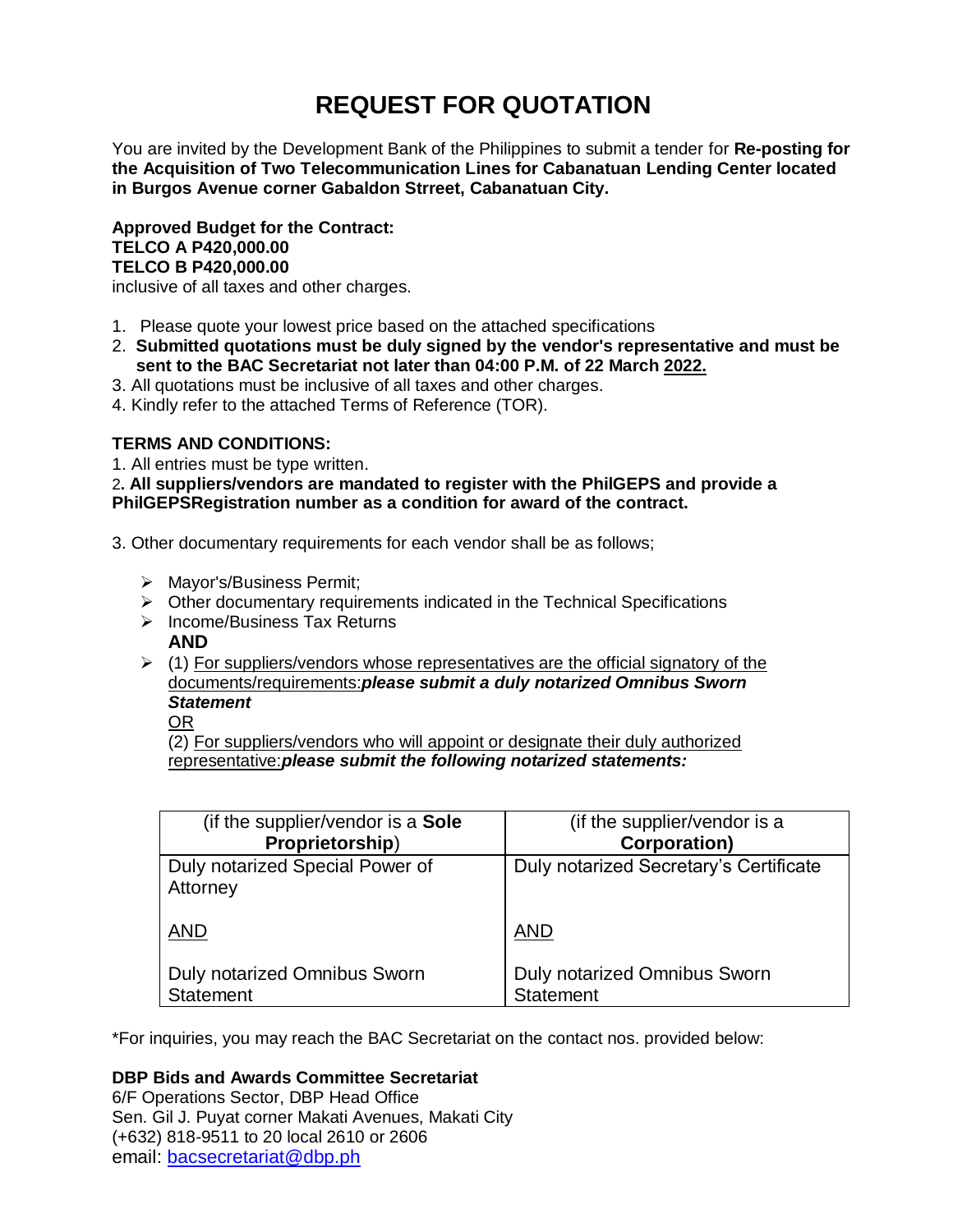Annex A

## ACQUISITION OF NEW, ADDITIONAL AND/OR REPLACEMENT TELECOMMUNICATION LINE/CONNECTIVITY SERVICE FOR THE DEVELOPMENT BANK OF THE PHILIPPINES (DBP)-**CABANATUAN LENDING CENTER**

## APPROVED BUDGET FOR THE CONTRACT: Telco A: Php 420,000 Telco B: Php 420,000

#### **TECHNICAL SPECIFICATIONS**

#### A. BACKGROUND

The telecommunication connectivity service (line) is for the connection of DBP online systems, services and facilities in any of the following DBP remote sites:

A.1. Branch Office, including:

A.1.a. Lending Center A.1.b. Cash Center

- A.1.c. Branch-Lite Unit
- A.2. Automated Teller Machine (ATM)

#### **B. OBJECTIVE**

To acquire stable, reliable and secure telecommunication connectivity/line service to link DBP remote sites to the Head Office from an authorized and qualified telecommunication service provider (Telco).

## C. COVERAGE OF THE CONTRACT

The contract will be for a one (1) year period starting from date of acceptance of service with the option for automatic renewal.

#### D. MINIMUM SPECIFICATIONS

- D.1. Connectivity/Line Service Availability
	- > The minimum availability of service is 99.6%.
- D.2. Connectivity/Line Specifications
- D.2.a. Branch Office ☑
	- D.2.a.i. Wired MPLS/VPN, Radio Last Mile or VSAT connection with minimum of 2 Mbps bandwidth
	- D.2.a.ii. Must be Ku Band or C Band for the VSAT
	- D.2.a.iii. Inclusive network equipment, such as router and or router/modem, must not be on End-of-Life/End-of-Support status within the contract period
	- D.2.a.iv. Router must support GRE/mGRE tunneling and IP Security (ex. dynamic VPN) and SNMP
	- D.2.a.v. DBP shall have the full access of the router
	- D.2.a.vi. Provide near real time and historical link monitoring
- D.2.b. ATM Wired п
	- D.2.b.i. VPN connection at least 128 Kbps via MPLS
	- D.2.b.ii. Inclusive network equipment, such as router and or router/modem, must not be on End-of-Life/End-of-Support status within the contract period
	- D.2.b.iii. Support GRE tunneling and SNMP
	- D.2.b.iv. Provide near real time and historical link monitoring

Page 1 of 4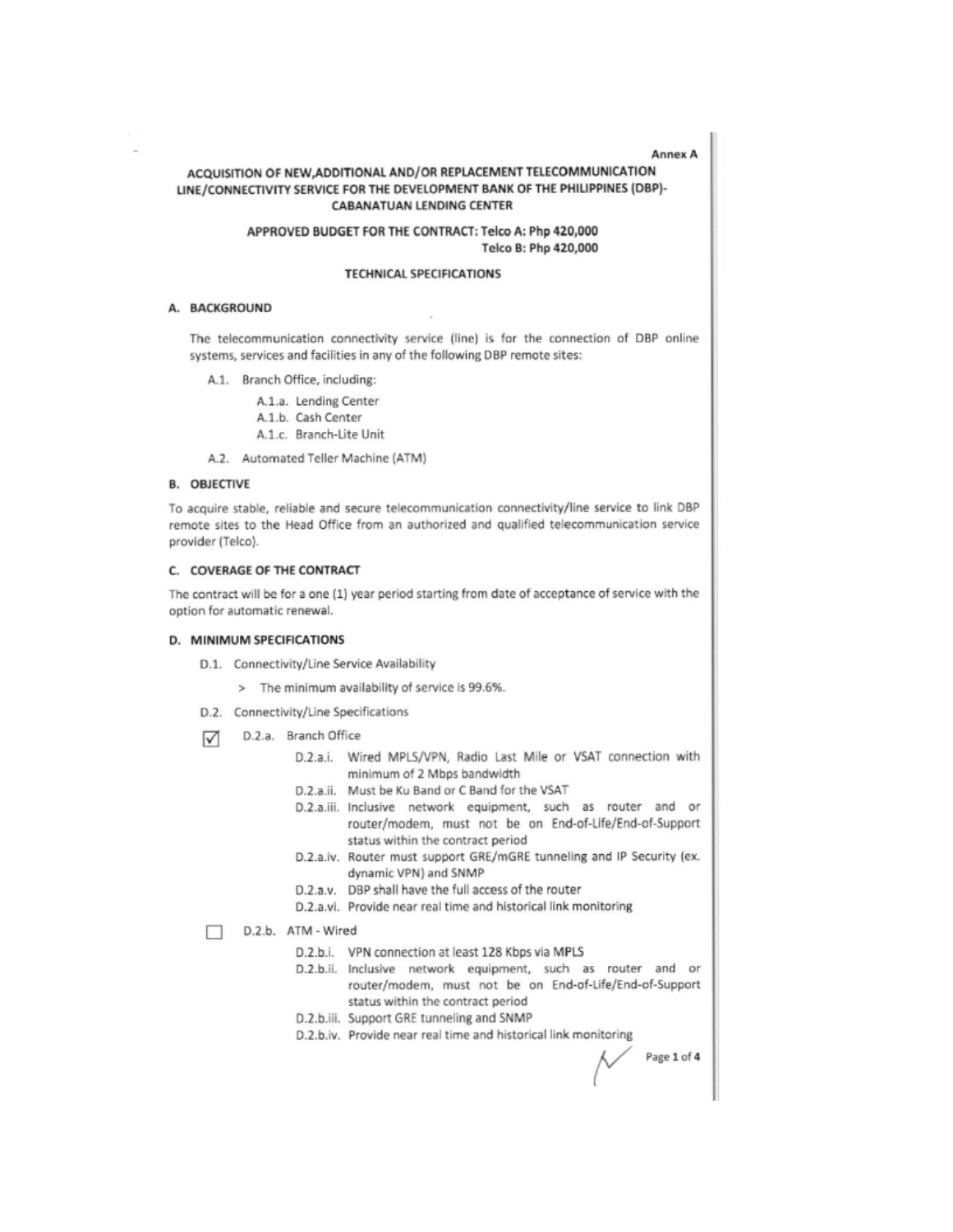ACQUISITION OF NEW, ADDITIONAL AND / OR REPLACEMENT OF TELECOMMUNICATION LINE/ CONNECTIVITY SERVICE FOR THE DEVELOPMENT BANK OF THE PHILIPPINES (DBP)

- D.2.c. ATM Wireless
	- D.2.c.i. Provide data transmission function by public GPRS/ GSM network or higher
	- D.2.a.vii. Inclusive network equipment, such as router and or router/modem, must not be on End-of-Life/End-of-Support status within the contract period
	- D.2.c.ll. Support GRE Tunneling and SNMP
	- D.2.c.iii. Provide GUI access for local and remote management
	- D.2.c.iv. Operate at -30~+75°C temperature
	- D.2.c.v. Has LED status indication
	- D.2.c.vi. Support RJ45 console port
	- D.2.c.vii. Include: 1 power cord, 2 antennas, 1 console cable, 1 set documentation
	- D.2.c.viii. Provide near real time and historical link monitoring.
	- D.2.c.ix. Meet the average latency requirement of not greater than 200ms measured using the Ping utility or any similar mobile applications
	- D.2.c.x. Meet signal requirement of not less than 2 bars measured using mobile or similar devices capable of said measurement
	- D.2.c.xi. DBP shall have full access to the Modem/Router
- D.3. Support Services and Incident Management
	- D.3.a. The Telco shall provide 24 x 7 onsite, telephone and email support. For every service unavailability/downtime reported, the response time shall be within thirty (30) minutes.
	- D.3.b. Upon the occurrence of service unavailability/downtime, the Telco shall:
		- D.3.b.i. Conduct problem isolation/resolution and link restoration activities
		- D.3.b.ii. Notification via electronic mail (E-mail) and telephone within one (1) hour of the occurrence
		- D.3.b.iii. Minimum of twice a day status report to DBP via E-Mail
		- D.3.b.iv. Estimated time of arrival (ETA) if onsite activities required
		- D.3.b.v. Estimated time of resolution (ETR)
		- D.3.b.vi. Root cause
		- D.3.b.vii. Comply with DBP policies on security and confidentiality during support services.
	- D.3.c. The Telco shall submit an incident report stating the reason/s for the outage and detailing the steps undertaken to resolve a particular problem upon DBP's request.
- D.4. Service Performance Review
	- > The Telco shall conduct a performance review session at least once every quarter of a year

## E. TELECOMMUNICATION CONNECTIVITY/LINE REQUIREMENT CLASSIFICATION

The primary objective of the following provisions is to have multiple Telcos per site, providing service redundancy, high availability and avoiding single point of failure.

E.1. New Telecommunication Line Requirement

E.1.a. Covered Sites

Page 2 of 4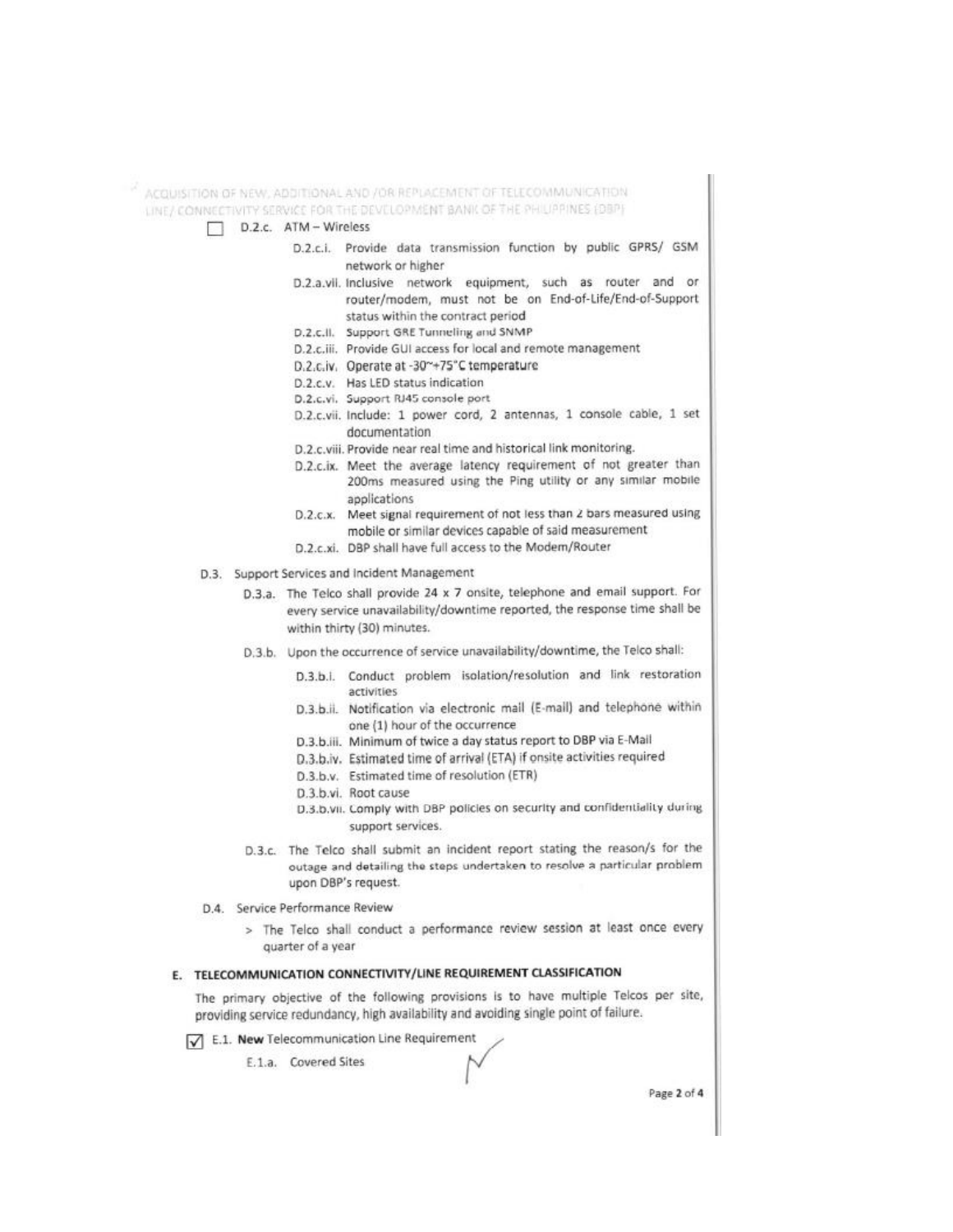ACQUISITION OF NEW, ADDITIONAL AND /OR REPLACEMENT OF TELECOMMUNICATION LINE/ CONNECTIVITY SERVICE FOR THE DEVELOPMENT BANK OF THE PHILIPPINES (DBP)

> New remotes sites

## E.1.b. Telco Selection Criteria

## > Telecommunication Line for Branch Office

- E.1.b.i. Two (2) different Telcos (Telco A and Telco B) shall be selected
- E.1.b.ii. Telco A is the lowest (winning) provider
- E.1.b.iii. Telco B is the second lowest provider
- > Telecommunication Line for Additional ATM Facility of a Branch Office
	- E.1.b.iv. The Telco must be different from the one which has the majority or most of the telecommunication connectivity services provided for the ATM/s of that Branch Office

## E.2. Additional Telecommunication Line Requirement

- E.2.a. Covered Sites
	- > For existing sites with existing telecommunication line/s
- E.2.b. Telco Exception
	- > The Telco/s of the existing line/s servicing the site shall not be invited and will not be allowed to participate
- E.3. Replacement Telecommunication Line Requirement
	- E.3.a. Covered Sites
		- > For existing sites with existing telecommunication line/s
	- E.3.b. Telco Exception
		- E.3.b.i. For Telco Redundancy Replacement
			- > The Telco of the existing line/s servicing the site including the one to be replaced shall not be invited and will not be allowed to participate
		- E.3.b.ii. Replacement for the Purpose of Telecommunication Line Capacity (Bandwidth) Upgrade
			- > The Telco of the other existing line/s servicing the site (i.e., other than the one to be replaced) shall not be invited and will not be allowed to participate
		- E.3.b.iii. For Wireless to Wired Facility Replacement
			- > The Telco of the other existing line/s servicing the site (i.e., other than the one to be replaced) shall not be invited and will not be allowed to participate

Page 3 of 4

## F. DISCONTINUANCE OF SERVICE

DBP can opt to discontinue the service within the contract period without pre-termination fee/s, if the Telco provider fails to meet the required minimum availability of service, specified in item D.1, for three (3) consecutive months (3-strike rule)

## G. PAYMENT

The payment shall be in a monthly basis every after the service acceptance.